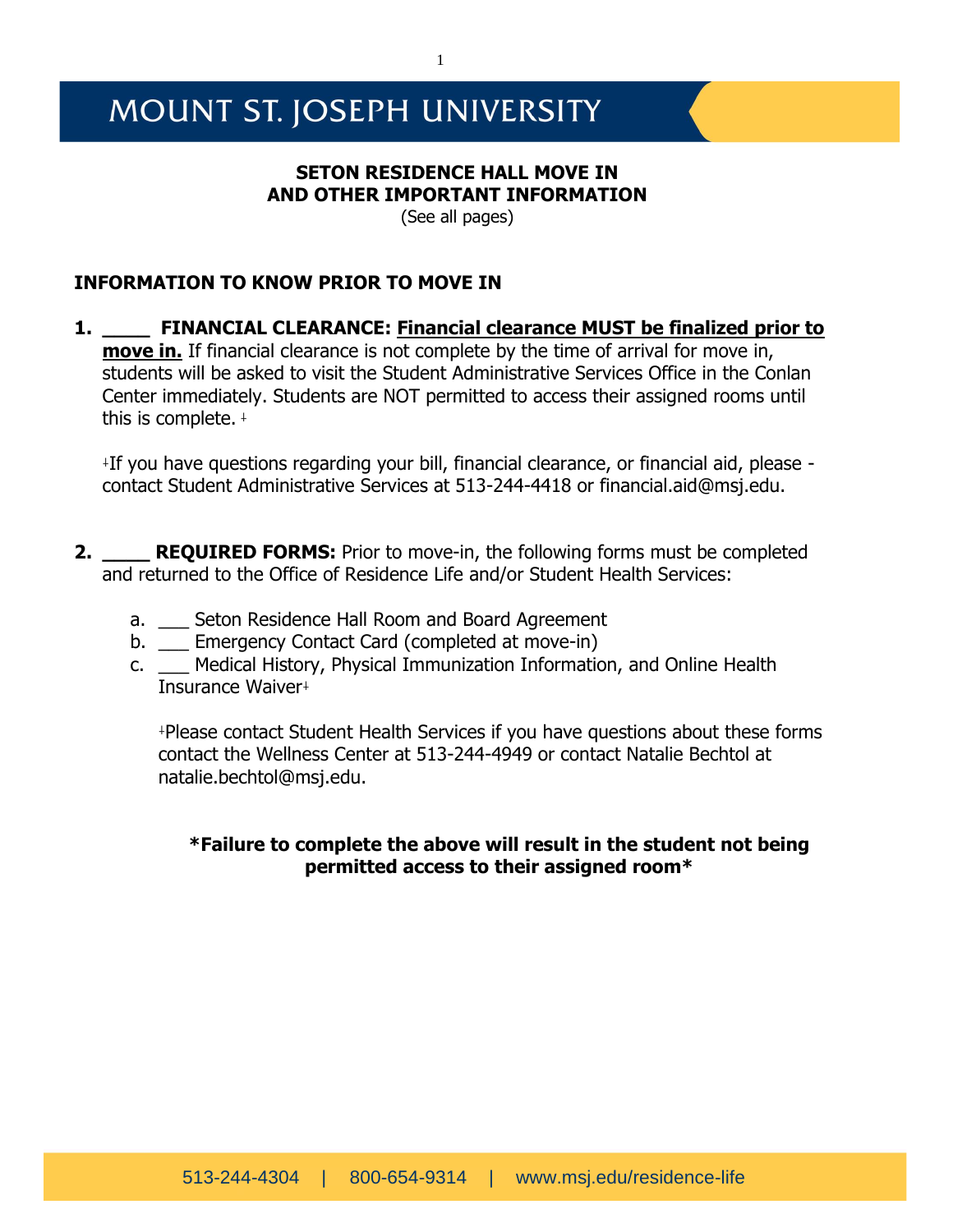# **MOVE IN TIMES**

**Incoming resident students may move into their Spring Semester residence hall room on Saturday, January 8th.** Specific move-in times are based alphabetically by last name and are as follows:

- **Students A –M:** between 10:00am and 11:00am
- **Students N – Z:** between 11:00am and Noon

# OR

**Incoming resident students may move into their Spring Semester residence hall room on Sunday, January 9th** Specific move-in times are based alphabetically by last name and are as follows:

- **Students A –M:** between 10:00am and 11:00am
- **Students N – Z:** between 11:00am and Noon

Mount St. Joseph University ("the University") is committed to providing an educational and employment environment free from discrimination<br>or harassment on the basis of race, color, national origin, religion, sex, age, di

The University has designated the chief compliance and risk officer. 513-244-4393. Office of the President, as the individual responsible for responding to inquiries, addressing complaints, and coordinating complaine with its responsibilities under Title IX of the Education Amendments<br>of 1972 and other applicable federal and state civil rights laws. The Universi



# **MOUNT ST. JOSEPH** UNIVERSITY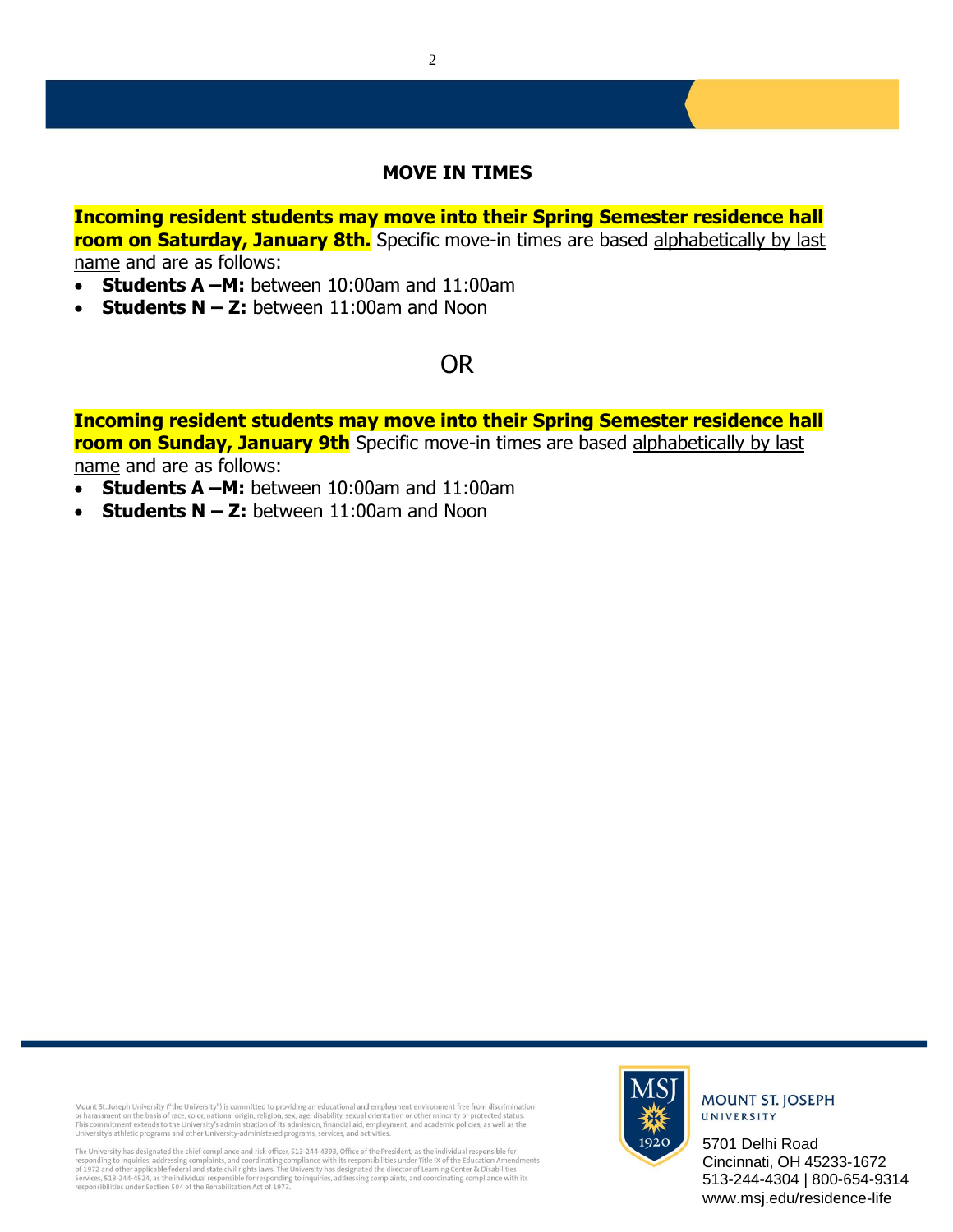# **MOVE IN DIRECTIONS**

# **Drive through Seton Center Visitor Lot:**

- 1. Follow posted move-in signs to the Seton South Lot
- 2. Park in the reserved spaces
- 3. Check-in and pick up your key from the Seton Southeast Entrance (blue star on map)
	- a. Upon checking in you will be given a tag for your dashboard allowing you to park in the reserved lot for 15 minutes
- 4. Begin unloading your belongings into the blue carts provided
- 5. Use the Seton Southwest Entrance to access the elevators
- 6. If you are in a the West Corridor or a Center Corridor please use the West elevator located just inside the Southwest Entrance **OR** if you are in an East Corridor or Southeast Corridor please use the East elevator just down the hall from the Southwest Entrance in front of Market C (directional signs will be posted)
- 7. Once **unloaded**, please bring your empty carts back to where you picked them up for sanitation
- 8. Please move your vehicle out of the reserved spaces when your 15 minutes is up so others may use them
	- a. Guests must move their cars to the west lot after unloading or when the 15 minute window has closed if they plan on staying on campus

\*We ask that those assisting with move-in please only assist with unloading only within the 15-minute window so we can keep the number of guests in the residence hall to a minimum to allow for maximum social distancing capability. Guests are welcome to stay on campus in public areas, but must exit the residence hall when unloading is complete or the 15-minute window has closed.\*

**Permission for Early Move In (Athletes):** Students involved in certain activities (e.g., some winter/spring sports) typically move in prior to the January move-in date. Coaches will notify students with additional details, as necessary. We have received specific move-in dates from coaches. Athletes cannot move-in earlier than the date and time provided to them by their coach. Students must request and complete a Winter Housing Contract

**\*Please note that MSJ meal plans do not become active until Sunday, 1/9 for dinner. Student athletes who have been approved for early arrival will have meals provided by their Coaches. Non-athletics early arrivals are responsible for their own meals.\***

Mount St. Joseph University ("the University") is committed to providing an educational and employment environment free from discrimination<br>or harassment on the basis of race, color, national origin, religion, sex, age, di

The University has designated the chief compliance and risk officer, 513-244-4393, Office of the President, as the individual responsible for responding to inquiries, addressing complaints, and coordinating complaince with its responsibilities under Title IX of the Education Amendments<br>of 1912 and other applicate defend and state civil rights laws. The Universit



**MOUNT ST. JOSEPH** UNIVERSITY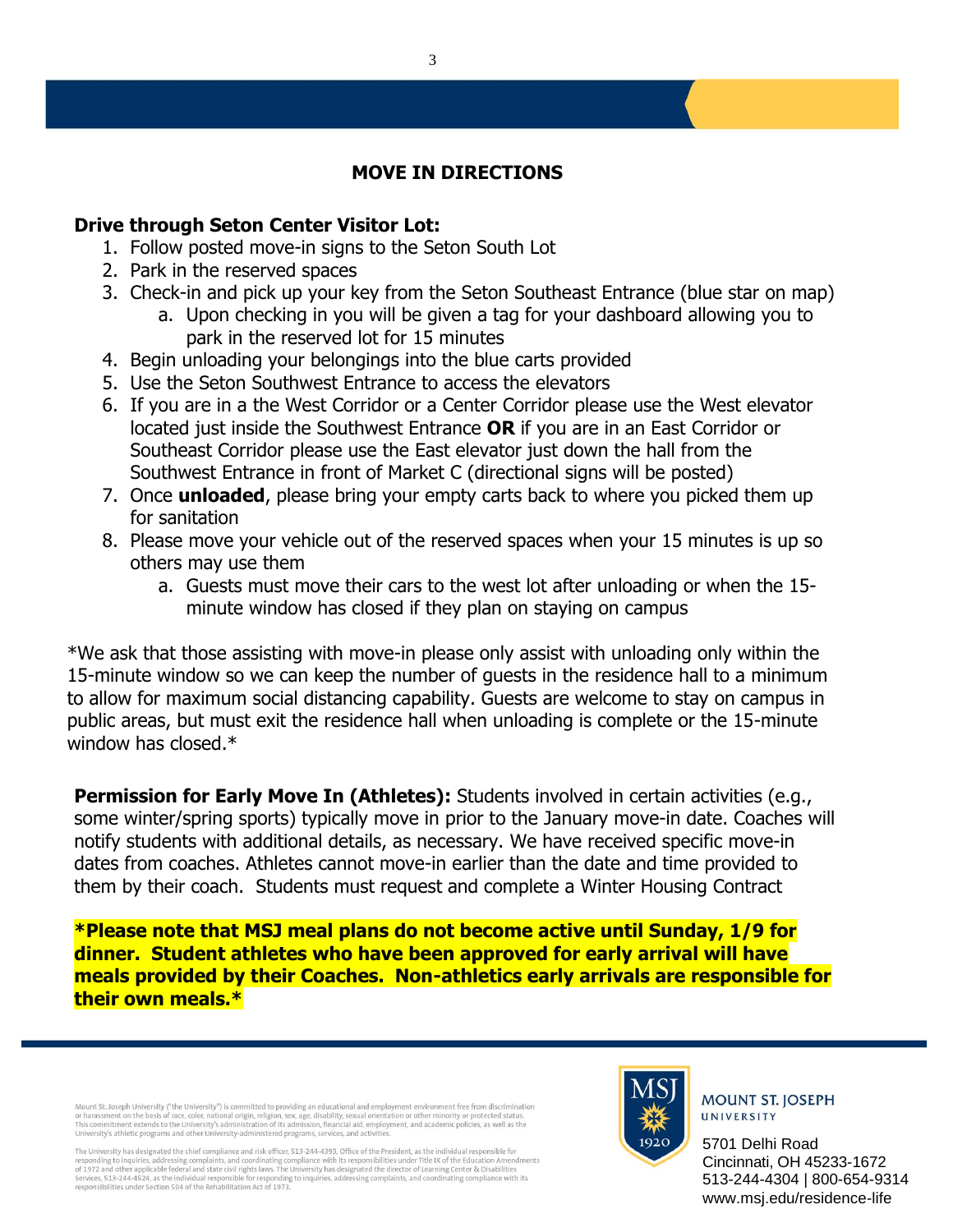**Family Assistance:** The Office of Residence Life welcomes and encourages family members to help students with the move in process, but must limit students to two guests.

# **INFORMATION TO KNOW AT MOVE IN**

**ID/PARKING STICKER:** Students must pick up their student ID card and parking sticker by visiting Campus Police on the ground floor of Seton Center. Student ID cards contain your meal plan. Students must keep their IDs on them at all times.

**MAIL:** The University has a full-service Mail Center which is located in Seton Center Suite E14. Letters and packages mailed to students at the University should be addressed as: Resident Name, c/o Seton Residence Hall Mount St. Joseph University, 5701 Delhi Rd., Cincinnati, OH 45233

**MAIL BOX:** Resident mail boxes are located on the 1<sup>st</sup> floor of Seton Center by the West elevator. Residents will receive their mailbox number and combination at move in. Students are expected to retrieve their mail on a daily basis. Packages will be delivered to the Mail Room in the Seton Center on the ground floor. Students will receive notices of package delivery via email.

**ROOM CONDITION DOCUMENATION:** Each resident must complete a room condition form to document their room's condition at move in. This form is used at check-out to determine any damage. If damage is apparent, students are charged a fee for repair, replacement or cleaning. Digital room condition forms are available on the MyMount Residence Life and will be accessible on move-in. These forms are due by the end of the first week of classes. Fines may be issued for incomplete forms.

**QUESTIONS REGARDING MOVE-IN?** Please contact the Office of Residence Life at [residence.life@msj.edu](mailto:residence.life@msj.edu) or call us at 513-244-4304

Mount St. Joseph University ("the University") is committed to providing an educational and employment environment free from discrimination<br>or harassment on the basis of race, color, national origin, religion, sex, age, di

The University has designated the chief compliance and risk officer, 513-244-4393, Office of the President, as the individual responsible for responding to inquiries, addressing complaints, and coordinating complaince with its responsibilities under Title IX of the Education Amendments<br>of 1912 and other applicate defend and state civil rights laws. The Universit



# **MOUNT ST. JOSEPH** UNIVERSITY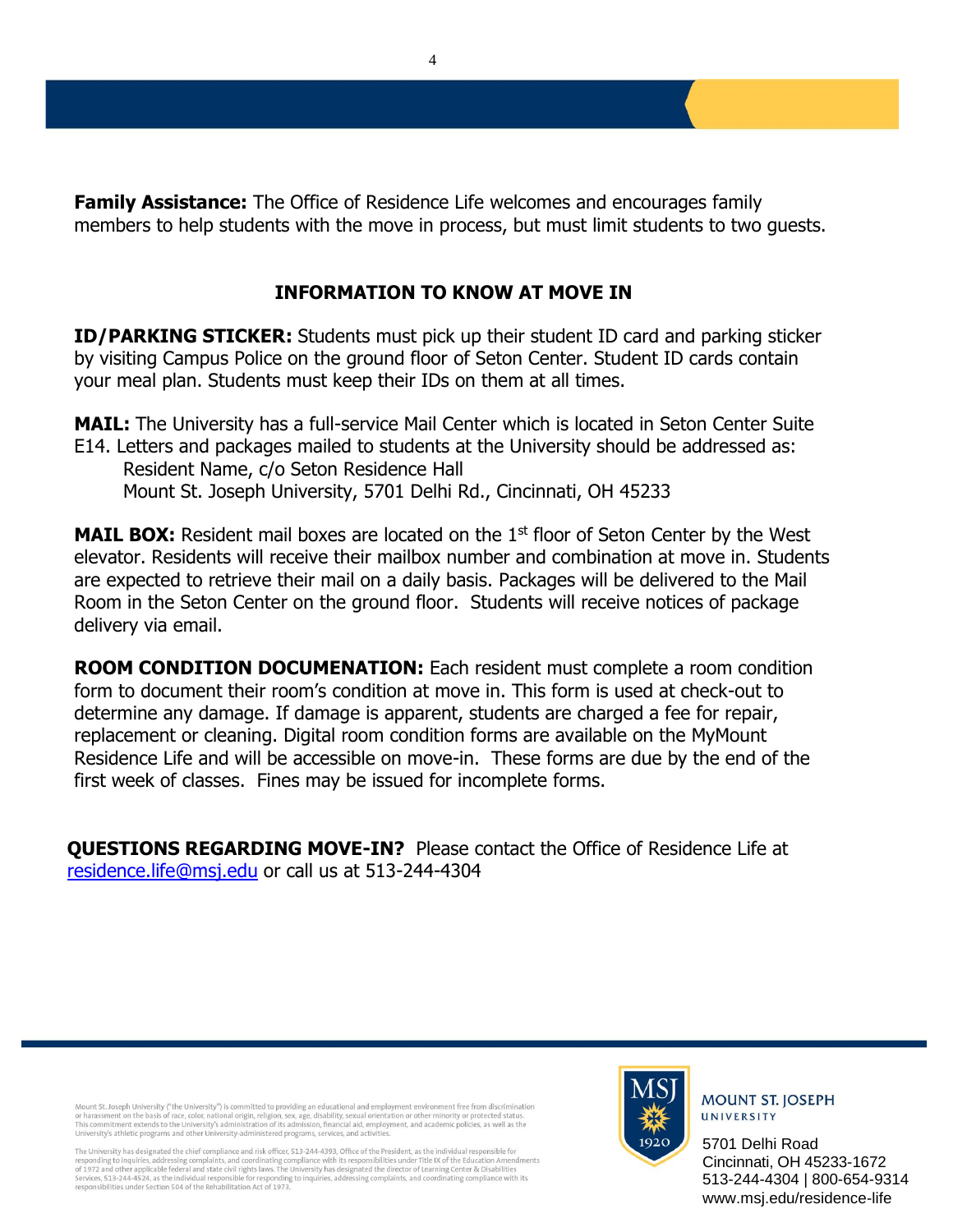# MOUNT ST. JOSEPH UNIVERSITY



1. Archbishop Alter Library 2. Administration Building/Conlan Center 3. University Theatre 4. Music Wing 5. Classroom Building 6. Science Building

# 7. Seton Center West 8. Seton Center 9. Fifth Third Bank Hall/Seton Center East

10. Office of Admission/Welcome Center 11. Mater Dei Chapel 12. Aquinas Hall

### 13. Campus Quad

- 14. Coming Soon: Recreation & Fitness Center
- 15. Children's Center
- 16. Bookstore
- 17. Harrington Center Food Court
- 18. Jean Patrice Harrington, SC, Student Center

19. Dorothy Meyer Ziv Art Building 20. Jean Dowell Athletics Building 21. Sports Complex 22. Lions Park 23. Health Sciences Center 24. Kinder Morgan Softball Complex